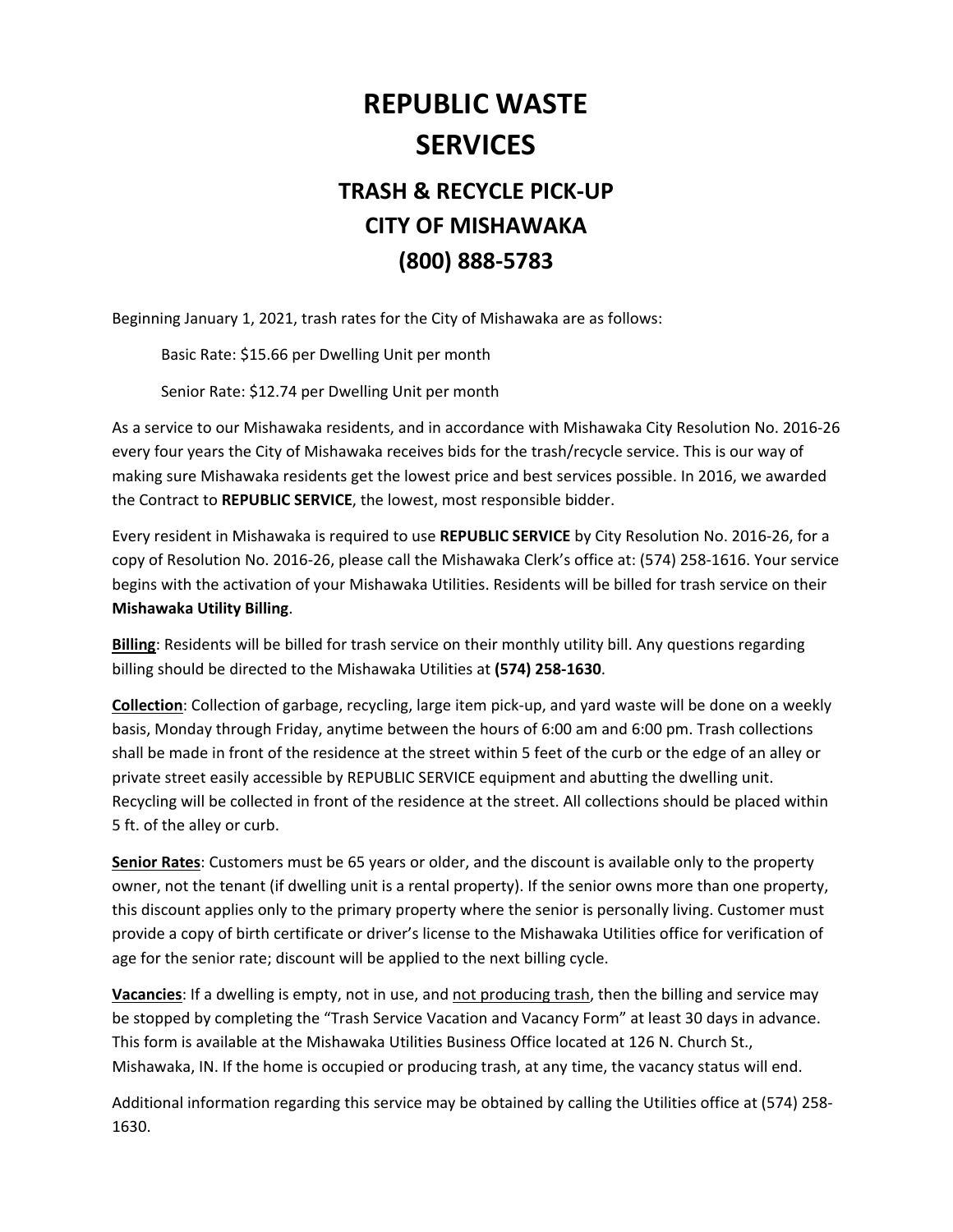**Trash/Garbage Limits**: All trash should be placed in trash tote, which were provided by **REPUBLIC SERVICES** for each dwelling unit. Any trash unable to fit in trash tote should be bagged and placed on the side of the trash tote for pick‐up.

**REPUBLIC SERVICE will** not be required to pick up any of the following items:

- 1. Loose items not in containers.
- 2. Any garbage not drained free of liquid or wrapped in several thicknesses of paper.
- 3. Hot ashes
- 4. Any liquids or oils
- 5. Tree limbs over six (6) inches in diameter or more than four (4) feet in length.
- 6. Tree stumps
- 7. Construction debris, concrete, asphalt shingles, building materials or earth resulting from building construction or demolition.
- 8. Medical waste
- 9. Automobile parts including but not limited to: engine blocks, transmissions, tires, axles, frames, body parts or batteries.
- 10. Any hazardous waste or flammable/volatile liquids.
- 11. Human or animal excretions
- 12. Dead animal carcasses
- 13. Automobile tires

**Large Item Pick‐Up**: Each dwelling unit is allowed two (2) large items per week to be picked up with their trash at no additional charge. This includes, but is not limited to: chests, chairs, sofas, tables, beds, stoves, cabinets, refrigerators, etc. (Items containing Freon such as refrigerators, air conditioning units, dehumidifiers, or freezers must have the Freon removed and a certified sticker placed on the item before **REPUBLIC SERVICE** will pick item up.) Carpet and padding must be cut in four (4) foot lengths, rolled less than twelve (12) inches in diameter, and secured with tape or heavy string. Three (3) rolls of carpet or padding (bundled as described) will be equal to one (1) large item.

**Yard Waste**: Yard waste will be collected by **REPUBLIC SERVICE during** its normal trash pick‐up service between March 1 and December 31. Yard waste should be placed in plastic bags or containers not to exceed forty (40) pounds each. Brush and limbs are not to exceed four (4) feet in length and six (6) inches in diameter and must be bundled or tied securely and placed at the same location that your trash/garbage is picked‐up.

If a customer has yard waste for pick‐up during the months of January and February, please call **REPUBLIC SERVICE** at (800) 888‐5783 to have the yard waste picked‐up on normal pick up day. Christmas tree collection will be provided by the City.

**Recycling**: Recycling will be picked up at the street, on the same day as trash/yard waste pick‐up. Labels do not have to be removed, however, lids should be. Items will be accepted co-mingled in the recycle bin. If you do not have a recycle bin at your location, contact the Mishawaka Street Department at (574) 258‐1660 and they will see that one is delivered by **REPUBLIC WASTE**.